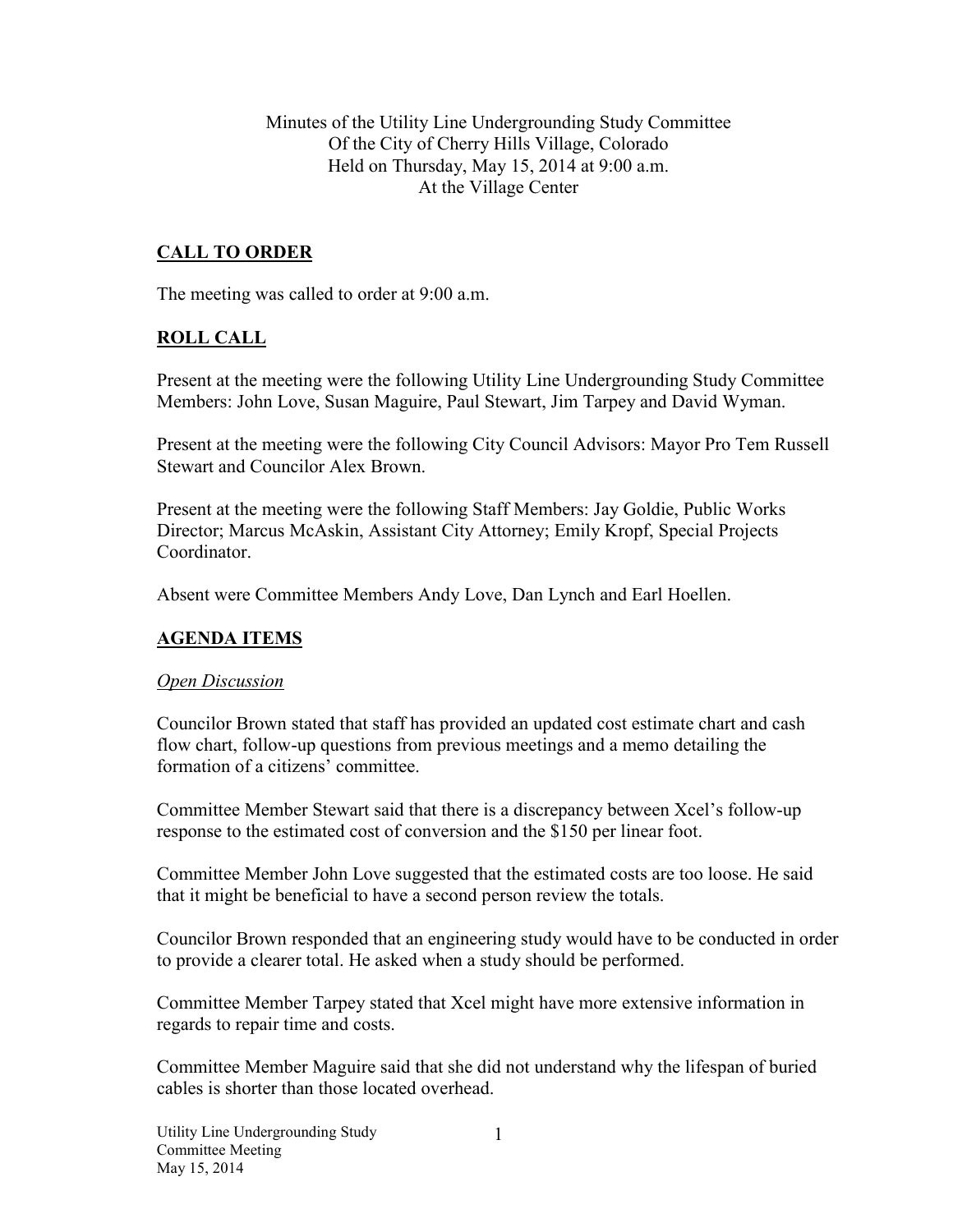Councilor Brown added that the cash flow chart shows that a 2-mill increase would still be able to cover the cost of conversion of lines along arterial roadways, but there would not be a surplus for lines located on private property.

Mayor Pro Tem Stewart stated that Greenwood Village recently filed a lawsuit against Xcel for use of the 1% fund. There is a discrepancy regarding which lines can be paid for using the fund and what is considered public right-of-way. He added that it might be beneficial to compare the City's franchise agreement to Greenwood Village's.

Councilor Brown said that Andy Love was out of town but had spoken to Councilor Brown and said that he felt it might be a mistake to add the issue to the 2014 election as it could be a crowded ballot. He added that there also may need to be another factor in addition to undergrounding to gain support from voters like the installation of fiber optics.

Councilor Brown added that there is also the issue that Dave Zelenok from Centennial introduced, which is that it would be less expensive to bid the project out to City contractors rather than paying Xcel to perform the work. He suggested that there may be other communities with common interests that may be interested in forming a partnership. The Colorado Municipal League may serve as a forum to pursue self-performance.

Committee Member Wyman asked if converting all other utility lines and leaving Xcel on the poles would improve the City's position.

Committee Member Tarpey replied that he was not sure. Isolating the issue and partnering with other communities may be beneficial.

Committee Member John Love asked if there would be additional costs to add the issue to the 2015 ballot.

Councilor Brown responded that the 2015 cycle is not a general election but an eligible TABOR election. The City Clerk can provide information regarding election costs.

Mayor Pro Tem Stewart, Committee Member John Love, Committee Member Stewart and Committee Member Wyman agreed that the issue should be added to the 2015 ballot.

Mayor Pro Tem Stewart stated that the additional time could be used for community outreach.

Councilor Brown stated that most home owners' associations meet on an annual basis and an informational packet could be prepared for such meetings.

Assistant City Attorney McAskin stated that he agrees that the Committee might want to consider pursuing a partnership with other communities. An issue seems to be that developers are able to bid out projects while the City cannot.